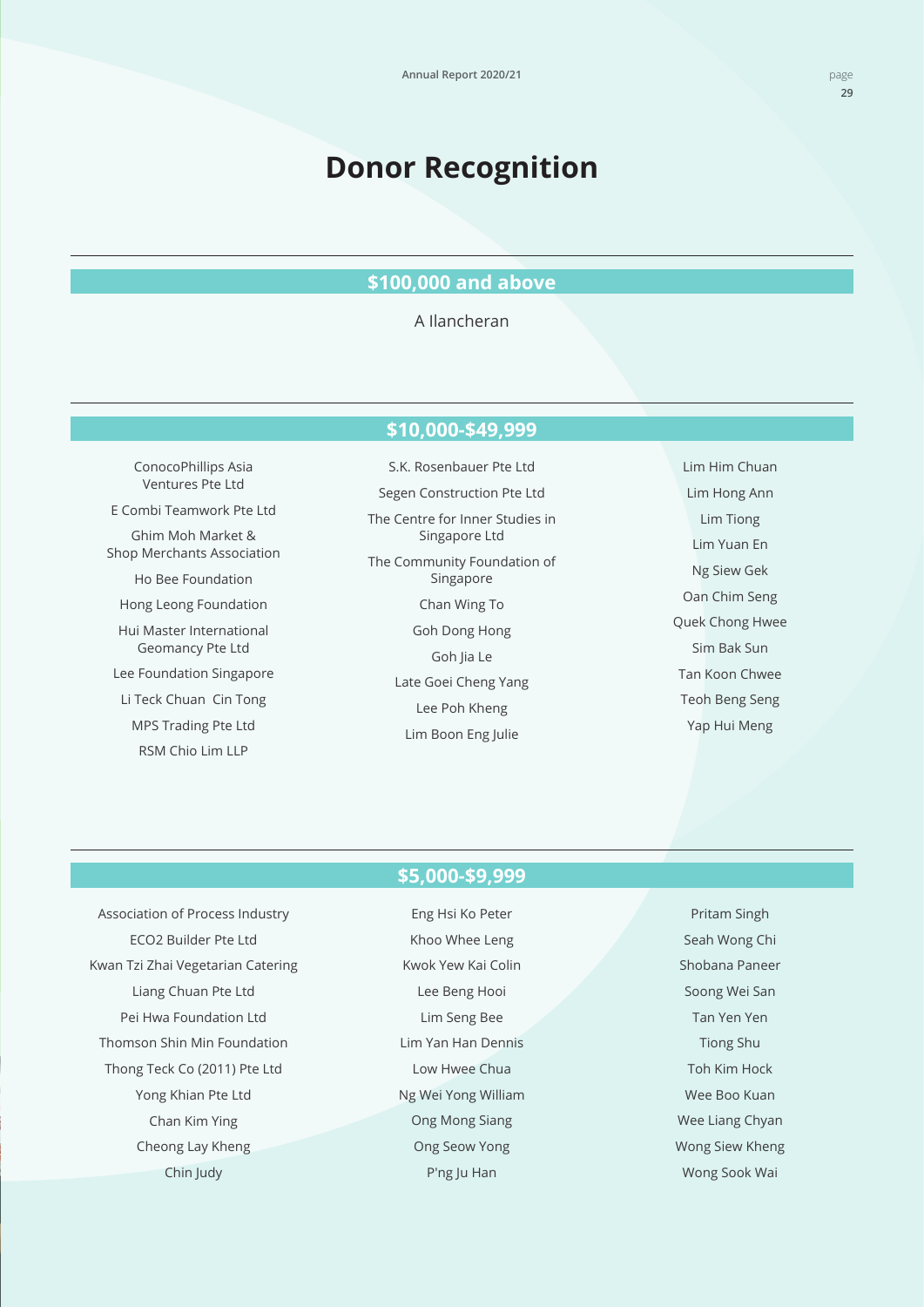## **\$1,000-\$4,999 \$1,000-\$4,999**

A Lioe & Associates Pte Ltd

Accesstech Engineering Pte Ltd

Additive Specialities Pte Ltd

Aerospace Consultancy Pte Ltd

Affluence Resource Pte Ltd

Agape Logistics Pte Ltd

Aik Lee Solutions Pte Ltd

Allalloy Dynaweld Pte Ltd

Alpine Shipping Pte Ltd

Ang Shee General Association

Apple Inc

AXA Insurance Singapore Pte Ltd

B.A.S Insurance Agency

Behn Meyer Specialty Chemicals LLP

CAD IT Consultants (Asia) Pte Ltd

Chai Chee United Temple

Che Hian Khor Moral Uplifting Society(S)

Cheng Hong Siang Tng (Charitable Organisation)

Cheng Li Kopitiam Pte Ltd

Chong Teck Siang Tng

Chuan Leong Metalimpex Co Pte Ltd

Cisco Systems (USA) Pte Ltd

Commonwealth Freight Services Pte Ltd

Concept Power Pte Ltd

CR Asia (Singapore) Pte Ltd

Cryoexpress Singapore Pte Ltd

CSD Sealing System Pte Ltd

CSS Consulting Engineers

CYC International Pte Ltd

D.S. Lee Foundation

Dou Yee Enterprises (S) Pte Ltd

Eagle Liner Shipping Agencies Pte Ltd

Eagletainer Logistics Pte Ltd

EML F&B Pte Ltd

Enterprise Assurance PAC

Erecon Construction Co Pte Ltd

Farmland Asia Holdings Pte Ltd

Fu Lu Shou Si Mian Fo Pte Ltd

Gencorp Management Pte Ltd

Gennal Industries Pte Ltd

Grandluxe Private Limited

Hitech Heat Treatment Services Pte Ltd

IDL-APAC Pte Ltd

India International Insurance Pte Ltd

Insure Hub Pte Ltd

Interlocal Exim Pte Ltd

JExcellence Singapore Pte Ltd

JR Life Sciences Pte Ltd Jurong East St24 Merchants & Hawkers Zhong Yuan Hui

K88 Coffee House

Kee Marine Pte Ltd

Kim Lian Huat Works Pte Ltd

Kim San Leng (F&B) Group

Lee Tat Seng Polyethylene Company

Leng Ern Jee Temple

Leong Siew Weng Engineering Pte Ltd

Liang Tia Air-Con & Engineering Pte Ltd

Linkgas Engineering Enterprise Pte Ltd

Liu Lang Food Trading Pte Ltd

Malt & Wine Asia Pte Ltd Meiko Tailor New Century Cafe Pte Ltd Ng's Technical Service & Trading Peck Brothers Construction Pte Ltd Pet Lovers Foundation Limited Q N Q Enterprise Pte Ltd Running Lab Pte Ltd Scan - Bilt Pte Ltd Sengkang Trading Enterprise Signode Singapore Pte Ltd Sin Hoe Seng Oil Pte Ltd Singapore Horti-Flora Singapore Press Holdings Foundation Source Manufacturing Pte Ltd South Wind Sdn Bhd Steel Ally Contracts Pte Ltd Sun Ace Kakoh (Pte) Ltd SymAsia Singapore Fund Tak Products & Services Pte Ltd Team Autopro Pte Ltd Terang Company Pte Ltd The Hokkien Foundation Think One Credit Pte Ltd Tian Teck Investment Holding Co Pte Ltd TLG Technology Pte Ltd Trustees of Isaac Manasseh Meyer Trust Fund U Mart-Aseret Trading Wing Tai Holdings Ltd

Yangzheng Foundation Yee Lee Pte Ltd 351 Kopitiam Pte Ltd

Aamir Hatim Nakhoda Alex Neroth Jacob Allan Tan Sir Shiun Ame Huimei Kwok Ang Bee Bee Ang Chee Yam Ang Chor Meng Ang Eng Ang Kok Seng Ang Seok Yeng Shelly Ang Siew Khing Carole Ang Yan Lim Ang Yingxiu Ann May Yin Annitha Annathurai Anthony Chin Liew Ther Anu Abraham Auw Chor Cheng Aw Chong Yin Baskaran Sureshkumar Bay Siew Yee Boo Thuan Kit Burhanuddin S/O Kamaruddin Carla Talavera Catherine Ang Lay Eng Catriona Yan Sze Lui Cecilia Kooi Leng Yee Chan Ah Cheng Chan Hong Choon Chan Kwee Kee Chan May Leng Chan Pok Mun Chan Soon Tho Chan Wai Mun Charles Cheng Chee Wei Shuen Shaun Chen Jun Yuan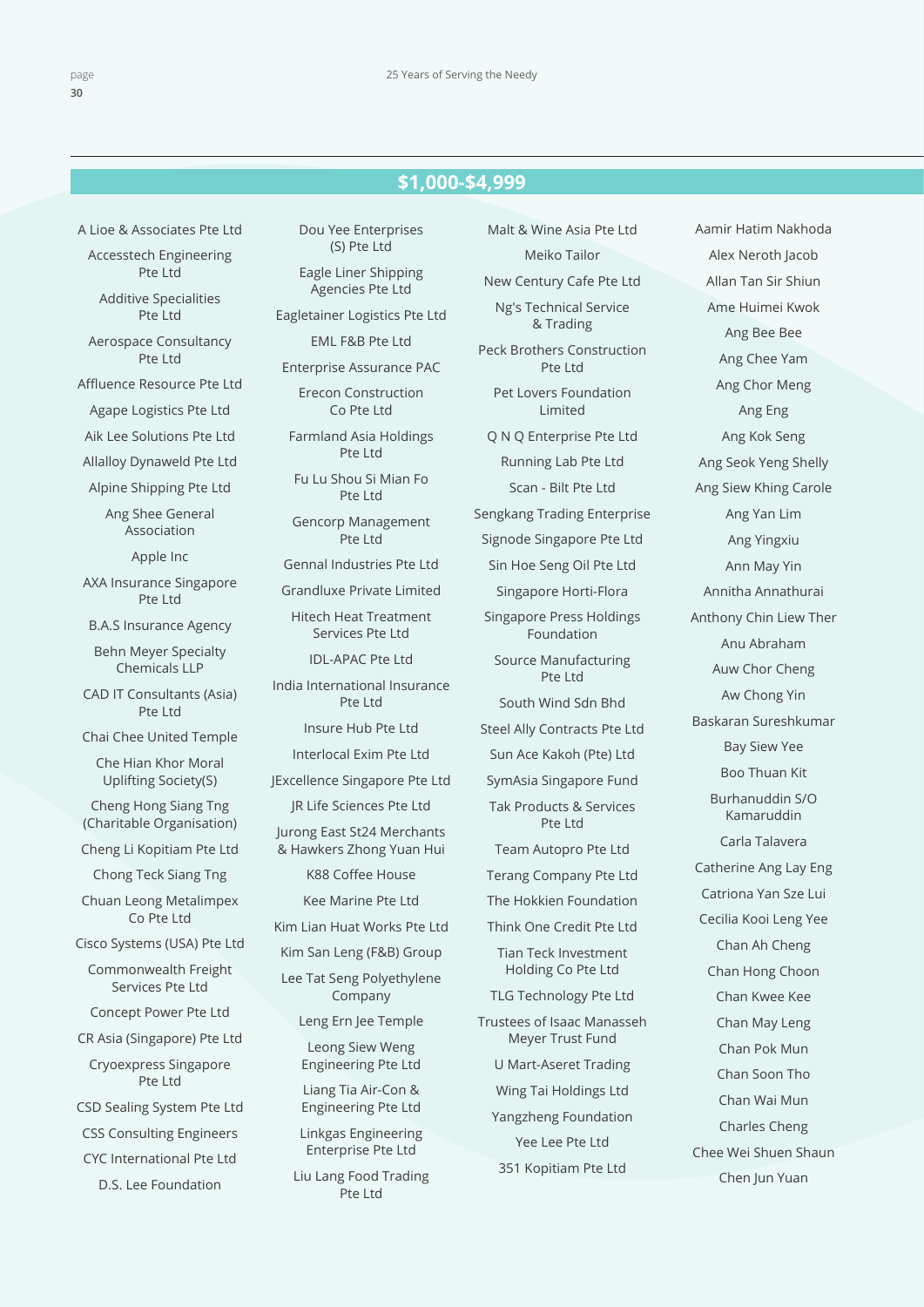Chen Mei Jun Chen Yew Nah Chen Yudan Cheng Jian Fenn Cheong Fook Seng Anthony Cheong Wai Kun Cheong Wong Song Cheong Yuen Thoe Chew Cheng Hwa Jessie Chew Lean Huat Chew Xiu Yun Chew Yang Hee Chia Fan Tat Chia Gin Sun Chia I-Ling Chia Peng Yiak Chia Yuet Hing Chim Tek Xin Chin Yau Seng Chiu Guo Chyuan Chng Hup Jeng Chong Chao Czhi Carol Chong Nyuen Yin Chong Soo Loi/Goh Sook Ling Chong Sze Kwang Choo Chee Hoe Ivan Choo Cheok Min Choo Chiau Beng Choo Keang Hai Chris Chua Choon Hock Christopher Richard King Christopher Yee Chua Bee Choo Chua Chee Huan Chua Choon Hong Chua Kim Chiu Chua Song Leng

Chua Swee Hiok Chung Chee Keong Chung Song Hee Chut Shi Lin Cindy Chow Pei Pei Clive Heng Boon Howe Cuthbert Chan Heng Kiat Daniel Tan Soon Ping Daungporn Boosara Wongse Dave Soh Kim Chye David Lee Eng Thong Debashis Bhattacharya Deric Lee Kay Meng Dhavaleajinkya Arvind Diana Lim Ee Kiam Keong Eni Wongso Estate of Wee Aik Koon Esther Margaret Tan Kim Tiau Foo Check Boon Foo Jie Wen Thomas Foo Wei Kiang Foo Yee Ling Gan Eng Sheng Gan Soh Har Gao Jianping Gao Nanzhen Gladys Bernal Berkhof Goh Chek Thong Goh Geok Yian Goh Jie Ling Andrea Goh Jong Aik Goh Kok Dee Goh Kwang Soon Joel Goh Lay Lee Goh Mee See Goh Pi Lee Beverly

Goh Puay Hoon Goh Seng Khim Goh Siting Goh Tiow Seng Gwee Tiong Kee Ronald Han Hong Siew Han Hui Fong Hassan Bin Othman Hee Siew Fong Hendra Othman Husodo Heng Kian Hong Hii King Ching Hii King Sien Hitomi Sakashita Ho Jun Keong Ho Kok Sun Kevin Ho Nai Yin Ho Siew Hua Ho Wei Kuo James Hoe Hwee Chin Hong Aik Sai Hong Eng Chua Hong Kiong Ming Hong Tuck Meng Hoon Kay Hiang Hor Chook Sau Hou Chee Yong Hui Choon Wai In Memory of Mdm Phua Chak Inderjeet Singh Rikhraj Irene Yong Jeanny Png Geok Hong Jioe Inge Munardi Jip Hang Keng Jitul Vijaychandra Chanar June Yip Yoke Ping Kamal Kumar Verma

Kan See Mun Kapde Tushar Karthikeyan Thillainayagam Kelly Chia Hwee Ming Khew Kah Leng Khoo Boo Jin Khoo Kay Joo Khoo Kian Ming Andrew Khoo Swee Im Khoo Teng Peng Khoo Whee Luan Kng Swee Meng Koh Beng Ling Koh Choon Kiat Kong Wai Kin Adams Kong Yee Fong Yvonne Kuah Hsian Yang Kueh Hwee Ping Kuek Chong Yeow Richard Kwek Puay Khoon Kwik Wan Ling Regina Kwok Ngat Khow Kwok Wing Onn Lai Ching Chuan Lai Poh Choo Lai Siu Bue Lam King Keow Lam Wing How Lau Hong Choon Lau Hui Cheng Lau Hui Fen Lau Yung Sang Lee Chen Siang Lee Chin Cheng Lee Choon Poh Poey Lee Choong Heng Lee Jian Kuan Lee Johnny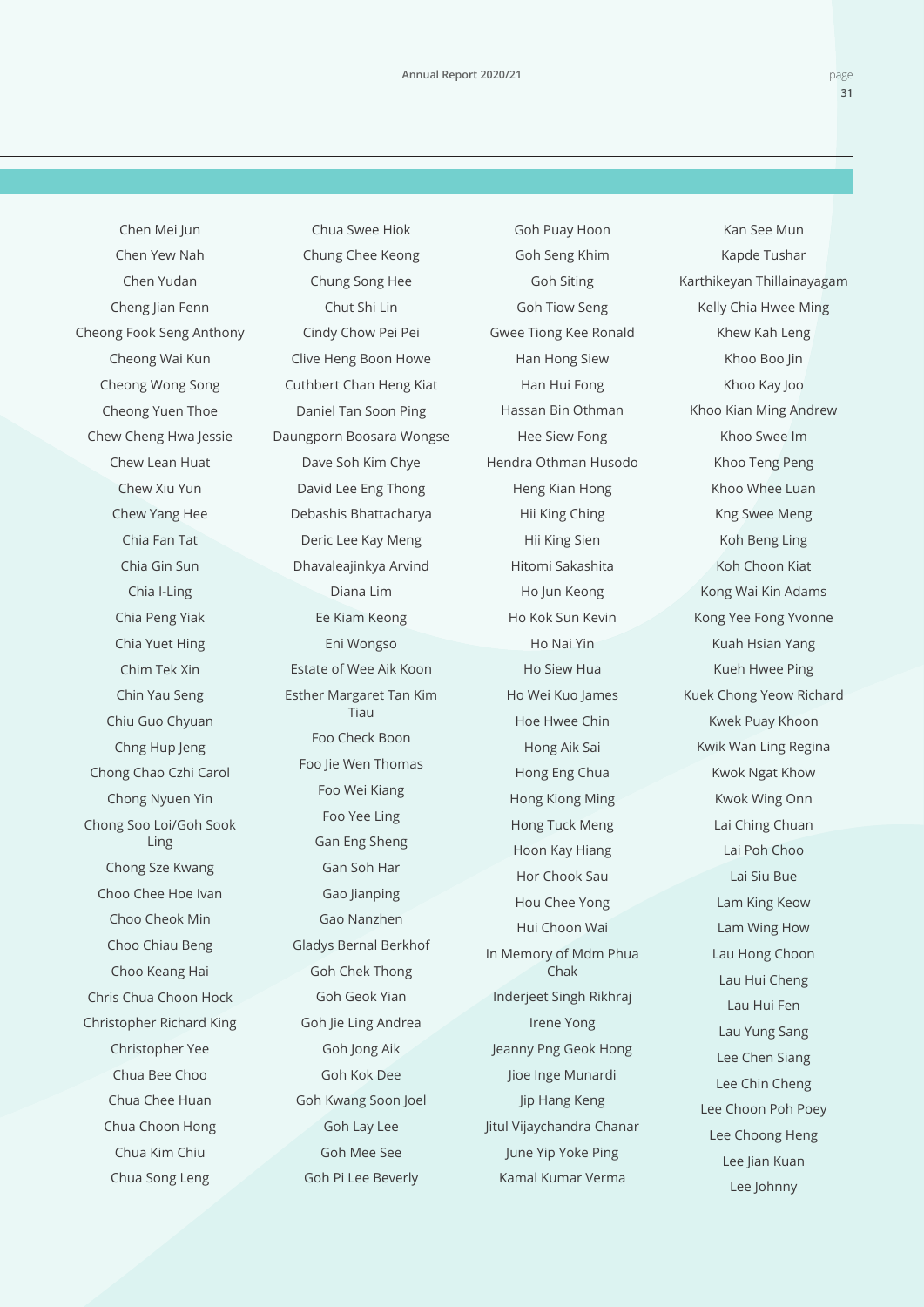### **\$1,000-\$4,999 \$1,000-\$4,999**

Lee Kai Sin Lee Kar Hoe Lee Li Ming Lee Mimi Lee Pheng Hui Brian Lee Phuai Phar Lee Ping Loon Lee Soek Shen Lee Thian Soo Lee Wei Kok Leo Kum Yuen Leong Chee Tong Leong Meng Soon Henry Leong Mok Kam Leong Quee Ching Karen Leong Seng Yook Leong Siew Loong Leong Wai Heng Liang Kim Poh Liew Chih Wai Liew Ming Hau Lim Bee Lian Lim Bee Suat Lim Boon Heng Lim Chee Kiong Kelvin Lim Cher Kiang Lim Cher Kiang Lim Chiow Pheng Lim Chong Beng Ivan Lim Eng Joo Lim Ewe Teck Andy Lim Fang Peng Lim Feng Chieh Lim Fung Hwee Lim Guek Lan Lim Hwee Leng Lim Kee Hwa Lim Kia Hui Eunice

Lim Kim Kee Lim Leong Keow Lim Nancy Lim Peck Geok Lim Pei Choo Cecilia Lim Peng Huat Lim Poh Geok Lim Sim Hwee Lim Soh Din Lim Soo Ngoh Lim Ting Keat Lim Tuang Lee Lim Whee Kong Lim Yang Hsing Leslie Lim Yenn Ruong Lim Yew Noi Lim Yoke Lan Liu Chengliang Liu Lai Wan nee Ho Lai Wan Livia Teo Lo Swee Fong Loh Chi Wei Loh Foo Keong Jeffrey Loh Lock Mun Loh Phui Yee Loke Hing Leng Loo Wee Teck Low Choon Liang Low Phui Hiong Lu Nguan Soo Lu Zhi Ying Lui Wai Fun Lui Yew Sing Lye Kah Cheong Lye Yuen Chew Manoj Kumar Balakrishnan Pankajakshy Maria Mah

Marissa Matthias Sim Sar Kiow Michael Ng Wee Kiat Moeez H Nakhoda Mohamad Husaini Bin Supa'At Moi Lai Chen Regina Mok Kim Chye Molly Tan nee Seet Mun Soi Yue Muthalagu Meyyappan Nazimuddeen Abdul Kader Neo Chee Wai Neo Yao Zhong Ng Aun Sin Ng Boon Seng Ng Chee Keong Ng Chee Weng Ng Eng Hen Ng Han Meng Ng Kai Khuay Ng Kam Hong Ng Lay Kieng Ng Lee Huat Ng Lim Khoon Ng Ngee Cheng Adeline Ng Seng Tat Ng Siew Cheong Ng Sok Keng Ng Teng Yeng Ng Weng Pan Nithin Samuel Mathew Norris Ruby Patricia Oei Khee Ghee Ong Ban Seng Ong Be Be Ong Binh Chan Ong Chai Shia

Ong Chee Eng Ong Goo Ong Leong Hee Danny Ong Li Hwei Ong Lian Kwang Ong Liang Hong Ong Nai Koon Ong Teck Eng Ong Yeok Chye Ong Yuen Lin Onn Eng Joo Oo Ai Li Ooi Chee Kar Oon Peng Lim P. Kolandavelu Palanichamy Kandasamy Patel Ajay Jayantilal Phair Yuet Lan Png Ching Ser Poa King Chew Poenar Daniel Puiu Poh Bishan Olivia Poh Geok Kiow Renee (Fu Yujiao) Poon Hin Kong Quah Bee Lay Quek Bek Choo Quek Boon Chin Quek Koh Kheng Quek Kwang Sieah R Seshadri Rahimah Mohd Noor Rakesh Dhamija Raymond Ng Kian Hin Richard Guan Robert Lee Hong Seng Roger Chan Kum Onn Saburabi Nila Ibrahim Beazer